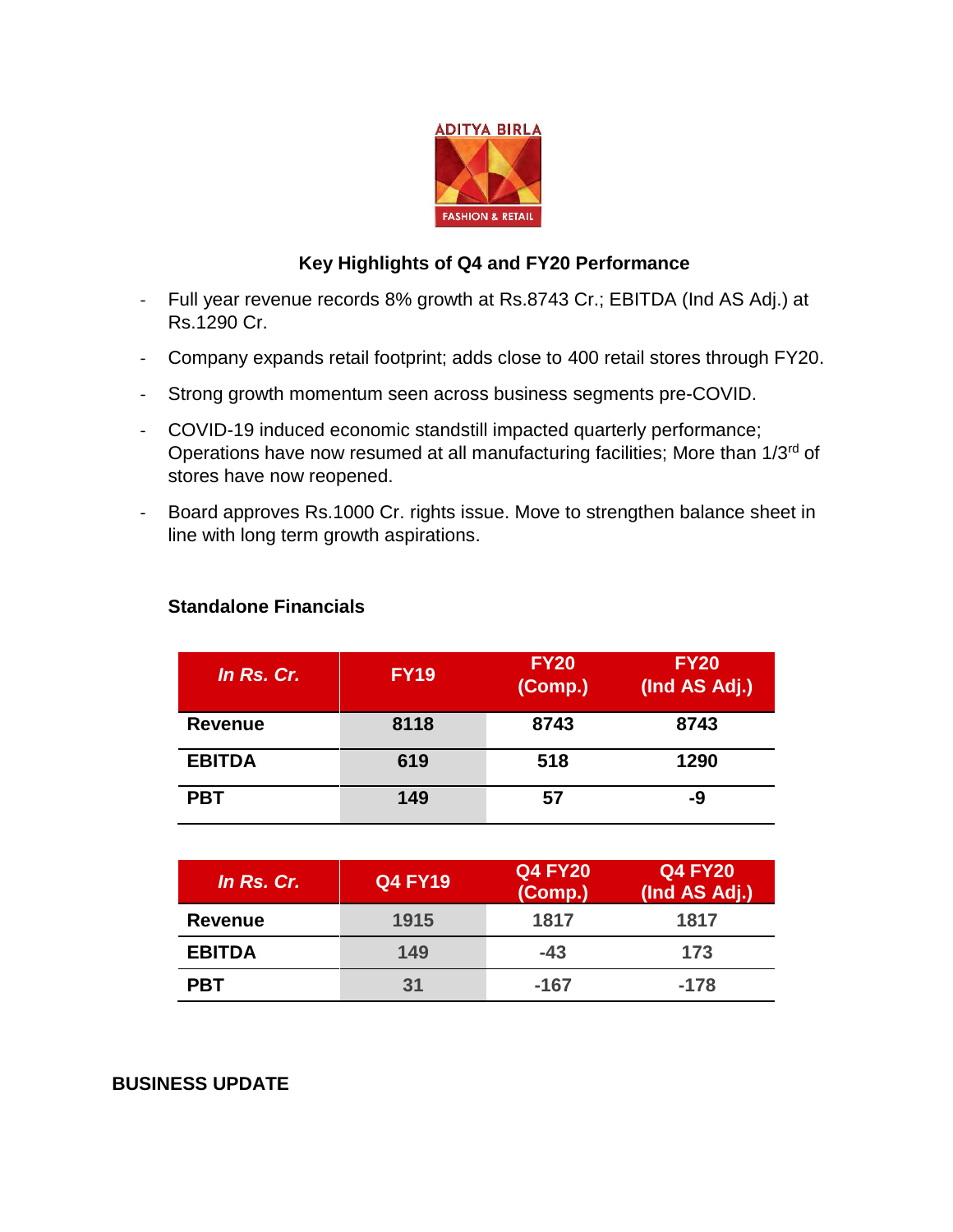ABFRL had a strong Financial Year 19-20 as it crossed some key growth milestones. For the first 9 months of the fiscal, the business grew its revenue by 12% and EBITDA by 19% basis strong performance in the festive season.

The business continued to grow strongly in the months of January and February led by weddings and an extremely successful EOSS.

## **COVID-19 IMPACT**

However, as the country was struck by the COVID-19 pandemic early March leading to movement restrictions and heightened sense of insecurity among people, consumers started to stay away from all non-essential shopping. This dramatically reduced the footfalls at stores across the country leading to a steep decline in sales from the second week of March. Eventually, the Company had to shut down its entire retail network through the month in line with the nationwide lockdown announced by the Government of India. This unprecedented disruption had an adverse impact on the quarterly performance, and led to a decline in sales and profits for the fourth quarter over the same period last year.

During this period, the Company took every possible precaution to ensure safety of its staff across the country. The Company has started to slowly resume its operations across the country in line with guidance issued by MHA and local authorities. The Company has managed to resume operations at all manufacturing facilities and most warehouses. As of today, out of a total network of 3041 stores, more than 1300 stores have started operations. Each store is being opened with utmost precautions, implementing the highest standards and protocols on safety and hygiene to make them absolutely safe for employees and consumers.

The business is also focused on accelerating its digital transformation journey across various parts of the value chain. E-commerce, as a route to market, is being scaled aggressively and the Company is also looking to introduce new omni-channel offerings.

Rising to the occasion, as part of The Aditya Birla Group's multi-pronged response to the crisis, the Company worked closely with government authorities to convert its manufacturing facilities for producing personal protective equipment (PPE) to meet the sudden large requirement of PPEs for frontline COVID warriors. As on date, the Company has already supplied more than 500,000 PPEs; contributing to India's fight against COVID-19.

## **Performance Summary**

The Board of Directors of the Company at its meeting today have approved the results for the quarter ended 31st Mar 2020. These financials are post factoring in necessary adjustments under Ind AS 116.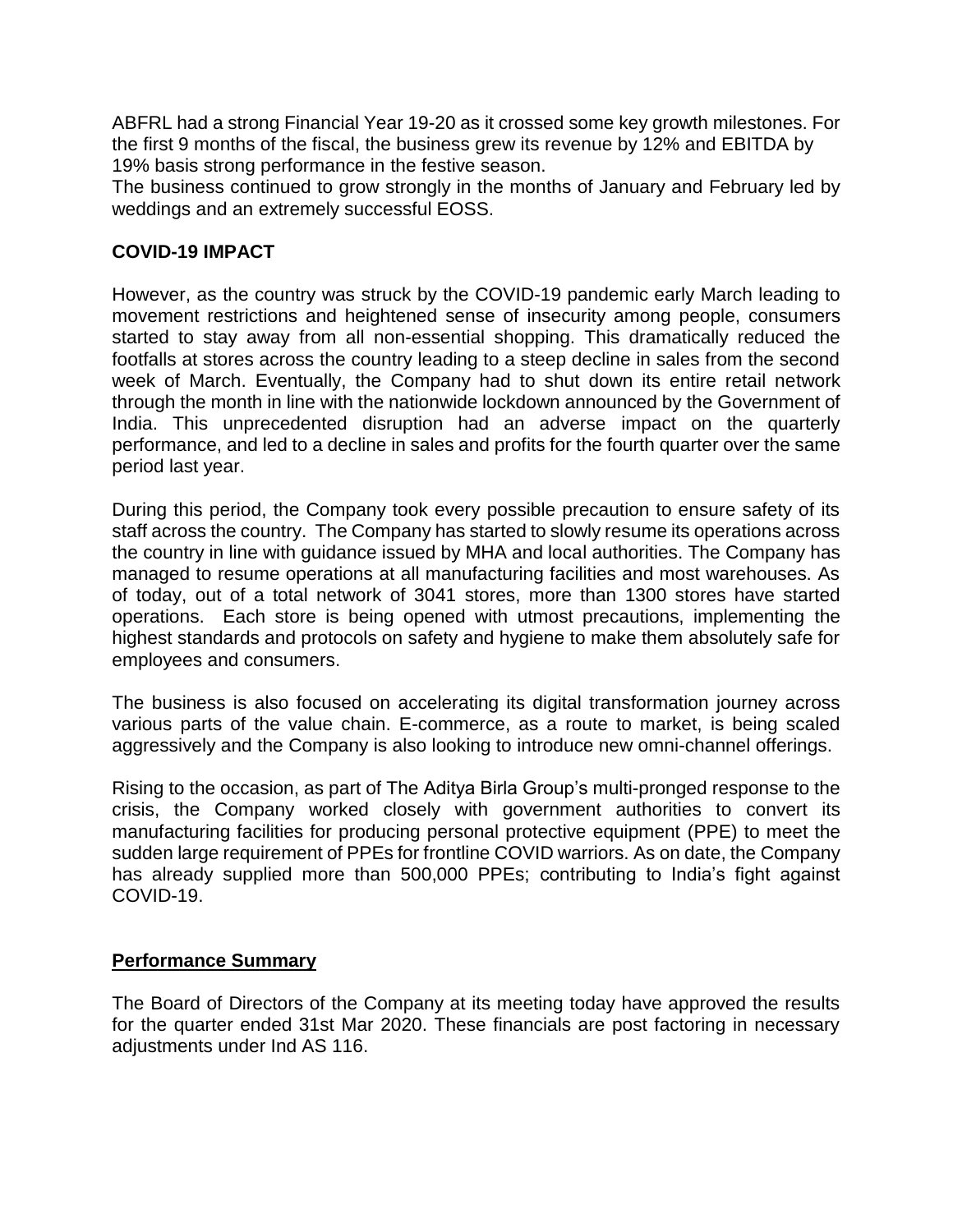For the financial year 2020, the Company recorded sales growth of 8% at Rs. 8743 Cr. The comparable EBITDA for the period dropped by 16% to Rs. 518 Cr. During the period, the Company posted comparable PBT of Rs. 57 Cr. vs Rs. 149 Cr. last year. The Company also aggressively expanded its retail footprint by adding close to 400 stores across its brands.

In Q4 FY20, the Company posted a decline of 5% in sales to Rs. 1817 Cr. and EBITDA loss of Rs. 43 Cr., on a comparable basis. At the same time, reported EBITDA (post Ind AS 116) for the quarter was at Rs. 173 Cr.

## **Business Segment Highlights**

### Madura Segment:

Madura business segment consists of **Lifestyle brands** – Louis Philippe, Van Heusen, Allen Solly and Peter England, **Fast Fashion brands** – Forever 21 and **Other businesses** that include Global brands, Innerwear and newly invested business in Ethnic, viz. Jaypore and Shantanu & Nikhil. The consolidated financials include the financials of both these new businesses.

Madura segment recorded 7% decline in revenue in Q4 FY20 at Rs. 1229 Cr. as compared to Rs. 1320 Cr. in the same period last year. In a normalized scenario, this segment would have seen a growth of 10%.

 **Lifestyle brands** reported 5% drop in sales in Q4 FY20. The revenue for the period was Rs. 1072 Cr. as compared to Rs. 1132 Cr. in the same period last year. The segment witnessed a decline in EBITDA owing to the drop in sales in the month of March due to COVID related disruptions.

For FY20, the reported revenues grew 7% YoY to Rs. 4626 Cr.

- **Fast Fashion** segment continued with its focus around improving operating performance. 'People' got fully transitioned into Pantaloons while Forever 21 restructured the commercial arrangement with its parent.
- **Other Businesses** portfolio has been growing rapidly driven by consistent performance of its constituent sub-segments viz. innerwear and global brands.
- For the financial year 2020, the segment recorded a robust 42% growth in sales to Rs. 523 Cr. In Q4FY20, this segment reported an 8% revenue growth to Rs. 116 Cr.
	- o Innerwear continued with its aggressive scale up by expanding the distribution footprint to 20,000 trade outlets.
	- o Global brands portfolio consisting of the Collective and international super premium brands continued its steady performance

Pantaloons Segment: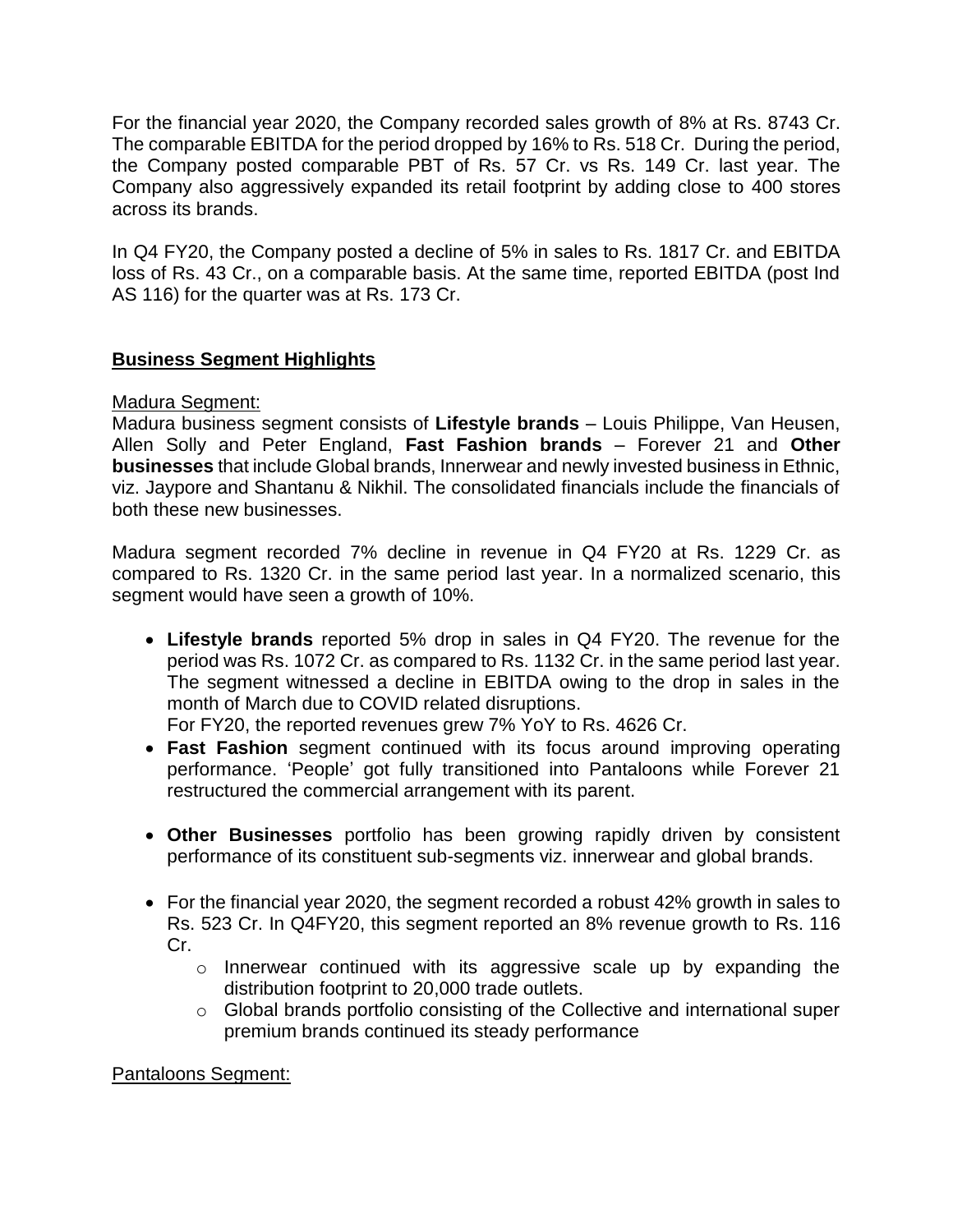In line with the strong growth momentum seen in the first 9 months of this fiscal year, Pantaloons posted an outstanding growth of 13% in the first two months of the fourth quarter. However, due to impact of COVID in the month of march, the reported revenue for the quarter fell by 1% to Rs. 626 Cr. This was accompanied by an EBITDA loss of Rs. 38 Cr. in this quarter.

For the full year, Pantaloons delivered a 10% growth in sales to Rs. 3514 Cr., with EBITDA margins at 6.3% this year.

### **Corporate action**

The Board of Directors of Aditya Birla Fashion and Retail Limited *("the Company")*  approved the raising of funds by way of Rights Issue for an amount not exceeding Rs. 1000 Cr. *(the "said Issue")*, subject to such approvals, as may be required under applicable laws. The Company evaluated various options and is of the view that rights issue would be an equitable mode of fund raising as it gives its shareholders an equal opportunity to participate in the growth of the Company. The Board has constituted a Committee to evaluate and finalize all other terms and conditions of the said Issue. The Company intends to complete the said issue at the earliest, subject to market conditions and other factors, including receipt of any regulatory approvals.

### **Outlook**

Aditya Birla Fashion and Retail Ltd. is one of India's leading apparel companies and is home to some of India's most iconic apparel brands. Spread across varied segments, price points and wearing occasions, the Company operates a well-diversified portfolio which now covers some exciting growth areas. As the market reopens post a lockdown, the Company is set to resume its full operations at the earliest. With leadership across brands, wide and deep distribution, enhanced digital capabilities and its skilled talent pool, ABFRL is poised to continue with its consistent performance.

### **About Aditya Birla Fashion and Retail Limited**

Aditya Birla Fashion and Retail Limited is India's largest pure-play fashion and lifestyle company with a strong bouquet of leading fashion brands and retail formats. The Company has a network of 3,041 stores, presence across approximately 25,000 multibrand outlets with 6,500+ point of sales in department stores across India.